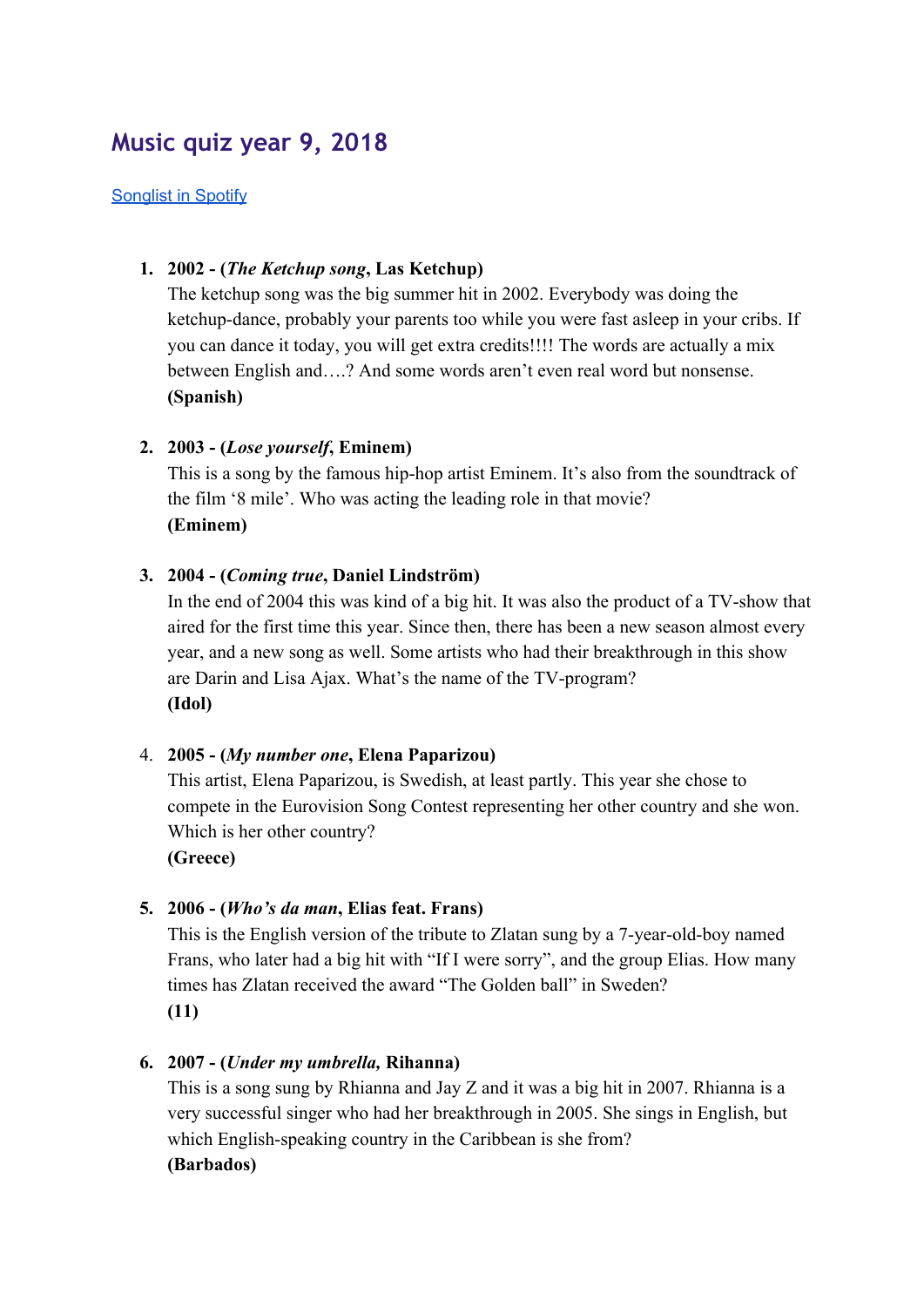# **7. 2008 - (***If I were a boy***, Beyoncé)**

This song is recorded by Beyoncé, one of the biggest artists of our time. She happens to be married to another very big artist, who? **(Jay Z)**

# **8. 2009 - (***Poker face***, Lady Gaga)**

In this year Lady Gaga had several hits, this being one of them. Lady Gaga is of course not her real name (it's *Stefani Joanne Angelina Germanotta)*, but her stage name. The song *Radio Gaga* by a famous rock group, popular in the 1970's and 80's, influenced her to pick Lady Gaga as her stage name. What's the name of that group? **(Queen)**

# 9. **2010 - (***Dancing on my own***, Robyn)**

This is a song by the Swedish singer and songwriter Robyn. Robin had her breakthrough in Sweden when she was only 16 years old. Nowadays she's famous in many countries, USA being one of them. In 2010 Robyn made a guest appearance in a very popular TV series that takes place in New York, a series about young people and lots of rumours. Which series?

**(Gossip Girl)**

## 10. **2011 - (***Levels***, Avicii)**

This is Avicii whose real name was Tim Bergling. One of the most highly ranked DJs and music producers of our time, who tragically died earlier this year. In the documentary *Avicii: True stories* the viewers get painfully aware of the health issues that Avicii suffered from that eventually led to his death. In his career Avicii released two albums, can you name one of them?

**(True, Stories)**

# 11. **2012 - (***Euphoria***, Loreen)**

In 2012 Loreen won The Eurovision Song Contest in Baku, Azerbaijan, with her major hit *Euphoria*. Loreen and *Euphoria* received 372 points, which was 113 points more than Russia who ended up 2nd in the competition. This was not the first, neither tha last, victory for Sweden in The Eurovision Song Contest. How many times has Sweden won this contest by now?

**(6)**

# 12. **2013 - (***Just give me a reason***, Pink)**

This song is sung by Pink and the singer Nate Ruess. He's a member of an American band and I would like to know the name of the band. It's an adjective and it's something you're having right now.

**(Fun)**